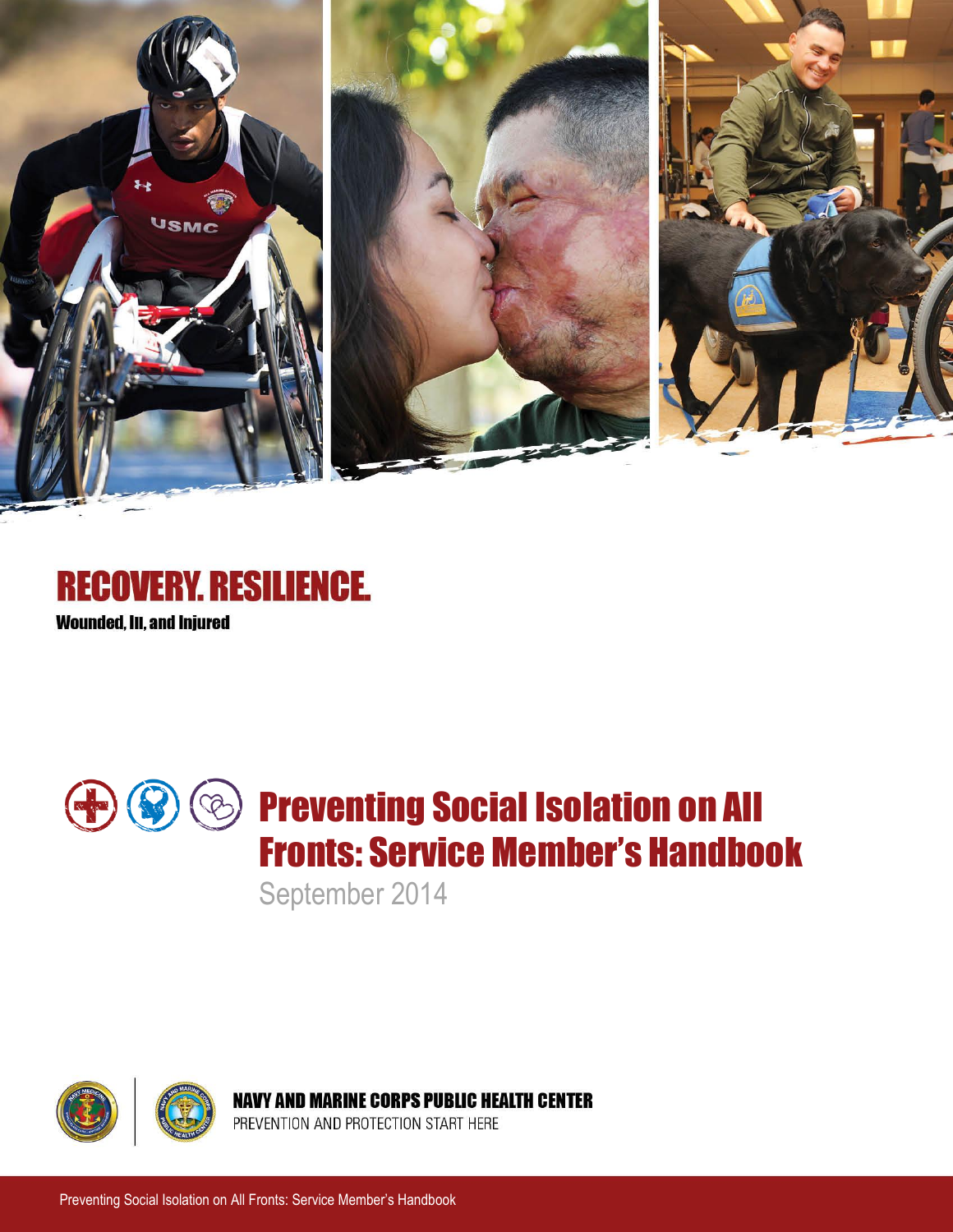## **Contents**

| Introduction: Preventing social isolation and promoting social engagement  1 |  |
|------------------------------------------------------------------------------|--|
|                                                                              |  |
|                                                                              |  |
|                                                                              |  |
|                                                                              |  |
|                                                                              |  |
|                                                                              |  |
|                                                                              |  |
|                                                                              |  |
|                                                                              |  |
|                                                                              |  |
|                                                                              |  |
|                                                                              |  |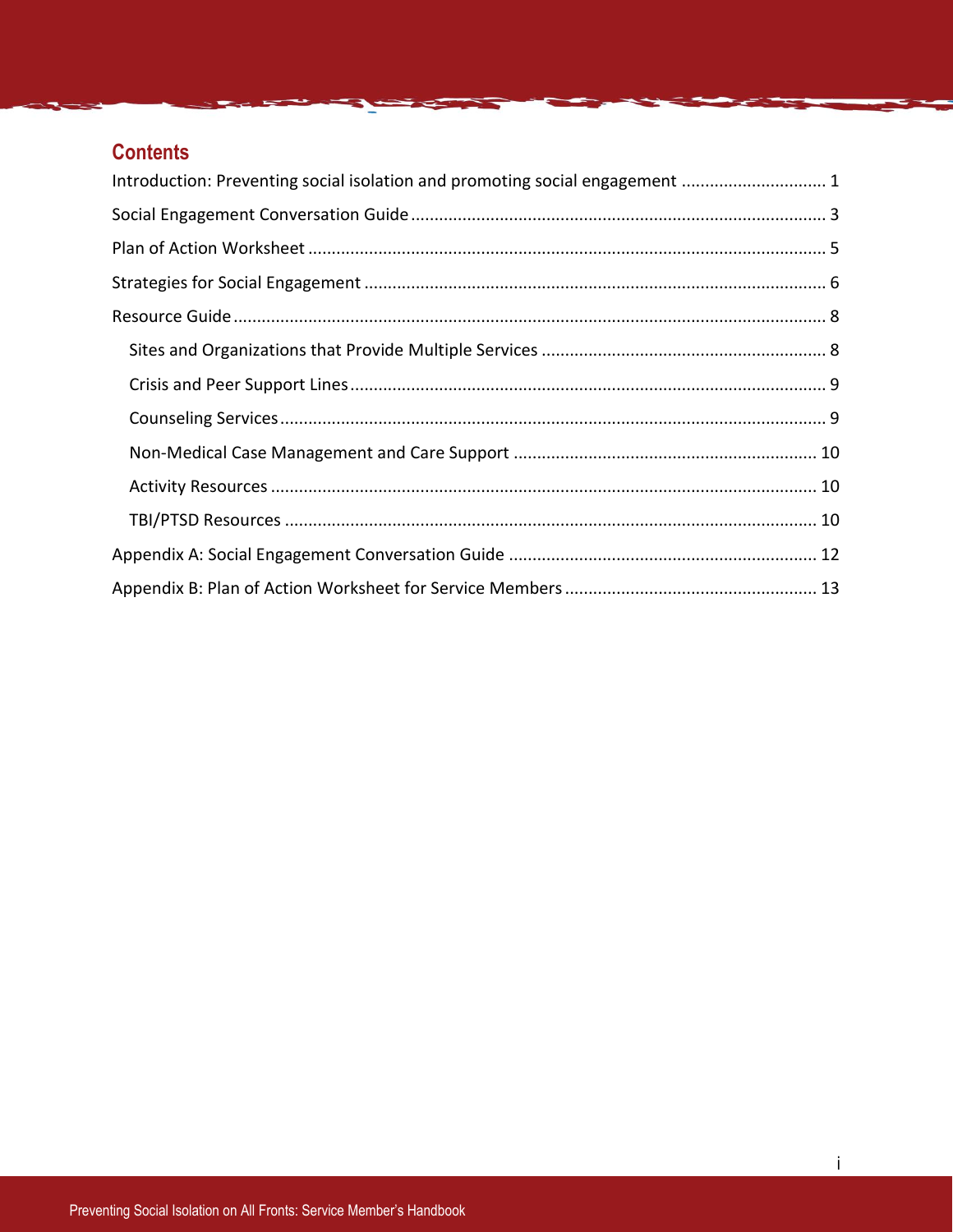## <span id="page-2-0"></span>**Introduction: Preventing social isolation and promoting social engagement**

A serious wound, illness, or injury can create a big change in outlook and daily living which has a ripple effect on your social network. Your focus on doctors' appointments, hospitalizations,

treatments, and recovery time combined with physical limitations, pain, and psychological and emotional changes can all have an impact on your relationships and personal life. These changes in your social environment and support network can positively or negatively affect your treatment, recovery, and quality of life.

Social isolation happens when you are disconnected and/or have some strained connections with your family, friends, and peers, and often limits access to the support you need. Social isolation can contribute to: depression, anxiety, apathy, and frustration; all of which can negatively impact the recovery process and total wellness. It's ok if you realize that you are isolating yourself, as

#### **Inside the Service Member Handbook**

- **Social Engagement Conversation Guide.** This is a list of questions asking service members about their level of social engagement before and after their wound, illness, or injury.
- **Plan of Action Worksheet.** This is a one page worksheet designed to help organize your goals and track progress.
- **•** Strategies for Social Engagement. This section includes some tips that other Service members have found helpful in connecting with your family, friends, peers, and community.
- **Resource Guide**. The Resource Guide includes links and descriptions of support services available to Service members and their families.

this is something you can change. It is important to be patient with yourself and focus on small steps. Do what's right for you and don't compare yourself with others. It is important to strike a balance that you are comfortable with between being alone and being social. Through selfreflection, communication, and action, you can make sure social isolation doesn't become a habit.

For service members who are wounded, ill or injured, maintaining social interaction is especially important to the recovery process. As a service member, you have learned through training and serving with your unit that working with others can enhance personal performance and provide a sense of belonging and satisfaction. You know that you can accomplish more as a member of a team than you can on your own. If you find yourself withdrawing from others, this is the time to take early preventative action that can keep you on track and connected to a support system.

The goal of this packet is to provide information, education, and resources for early intervention to help prevent you from becoming socially isolated. This handbook is one of three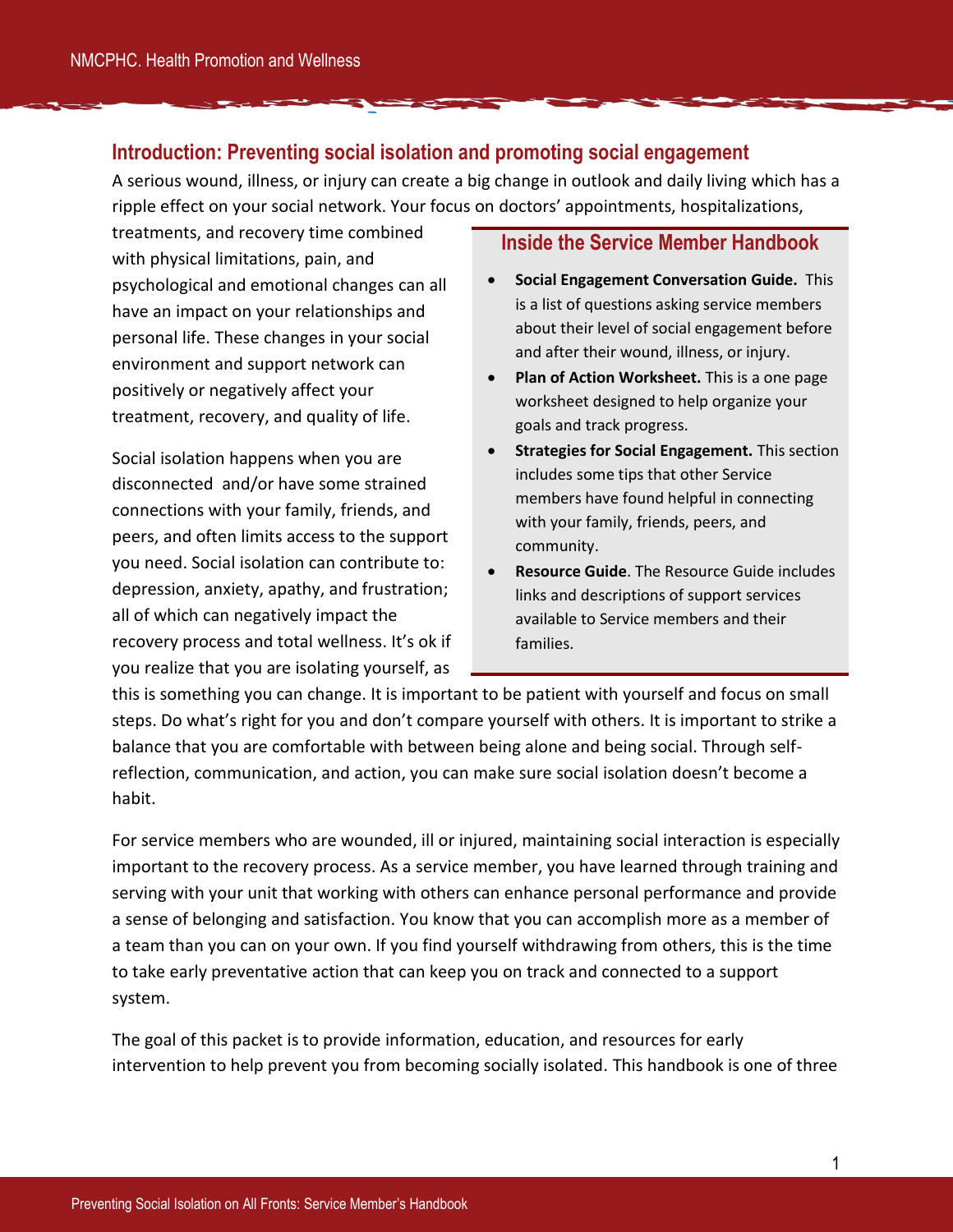Social Isolation Prevention Handbooks, each written for different a group of people that are on your care team:

- 1. Wounded, ill, or injured service members,
- 2. Caregivers, and
- 3. Providers.

Preventing social isolation and building or maintaining a strong support network is a team effort and each of these groups has an important role to play to support your overall health and wellness. The resources in these handbooks; the Social Engagement Conversation Guide, the Plan of Action Worksheet, the Strategies for Social Engagement, and the Resource Guide; are designed to start a dialogue about social isolation, as this can be a neglected area of treatment. These resources can be introduced and used by any member of the care team, but will be most effective if they are used by you with your care team together, addressing the value of social engagement from all fronts. This Handbook can help you engage as active member of your healthcare team and support network through conversations about your level of social interaction.

*All three handbooks are available for download on the Navy Marine Corps Public Health Center website:* 

**Providers:** *[http://www.med.navy.mil/sites/nmcphc/Documents/health-promotion](http://www.med.navy.mil/sites/nmcphc/Documents/health-promotion-wellness/wounded-ill-and-injured/Rel-and-Int/WII_RelAndInt_SocialIsolation_Providers.pdf)[wellness/wounded-ill-and-injured/Rel-and-Int/WII\\_RelAndInt\\_SocialIsolation\\_Providers.pdf](http://www.med.navy.mil/sites/nmcphc/Documents/health-promotion-wellness/wounded-ill-and-injured/Rel-and-Int/WII_RelAndInt_SocialIsolation_Providers.pdf)*

**Caregivers:** *[http://www.med.navy.mil/sites/nmcphc/Documents/health-promotion](http://www.med.navy.mil/sites/nmcphc/Documents/health-promotion-wellness/wounded-ill-and-injured/Rel-and-Int/WII_RelAndInt_SocialIsolation_Caregivers.pdf)[wellness/wounded-ill-and-injured/Rel-and-Int/WII\\_RelAndInt\\_SocialIsolation\\_Caregivers.pdf](http://www.med.navy.mil/sites/nmcphc/Documents/health-promotion-wellness/wounded-ill-and-injured/Rel-and-Int/WII_RelAndInt_SocialIsolation_Caregivers.pdf)*

**Service members:** *[http://www.med.navy.mil/sites/nmcphc/Documents/health-promotion](http://www.med.navy.mil/sites/nmcphc/Documents/health-promotion-wellness/wounded-ill-and-injured/Rel-and-Int/WII_RelAndInt_SocialIsolation_ServiceMembers.pdf)[wellness/wounded-ill-and-injured/Rel-and-](http://www.med.navy.mil/sites/nmcphc/Documents/health-promotion-wellness/wounded-ill-and-injured/Rel-and-Int/WII_RelAndInt_SocialIsolation_ServiceMembers.pdf)[Int/WII\\_RelAndInt\\_SocialIsolation\\_ServiceMembers.pdf](http://www.med.navy.mil/sites/nmcphc/Documents/health-promotion-wellness/wounded-ill-and-injured/Rel-and-Int/WII_RelAndInt_SocialIsolation_ServiceMembers.pdf)*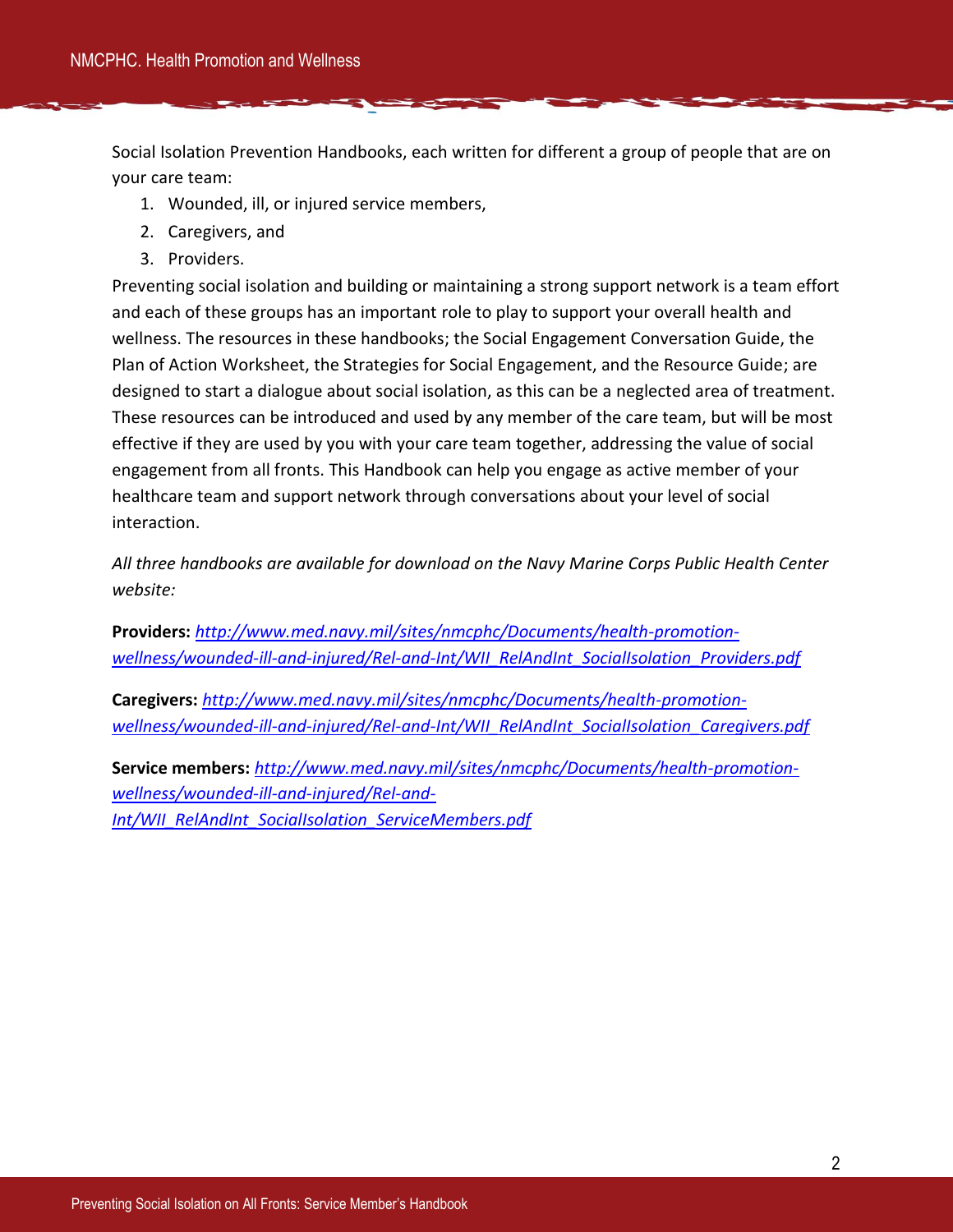## <span id="page-4-0"></span>**Social Engagement Conversation Guide**

#### **Purpose**

The Social Engagement Checklist is designed to start a discussion on how the onset of a wound, illness, or injury (WII) may interrupt or change your level of social engagement. It asks the how often you engage in a number of social activities; more than before, the same amount, or less than before their wound, illness, or injury. Reviewing the answers or discussing the questions can help the you identify goals with your provider and/or caregiver to improve and maintain your socialization and prevent social isolation. **The Social Engagement Checklist is available in [Appendix A.](#page-15-1)** 

#### **Instructions**

You can complete this on your own time or you can complete it with your caregiver or someone on your health care team. If you complete it on your own, it is helpful to bring the completed Conversation Guide with you to any appointments where you might discuss social support. The guide is most effective when you discuss the questions and answers with your caregiver and/or provider.

#### **Follow-up discussion**

This Conversations Guide can be a resource for self-reflection as well as a spring board to start a discussion with your caregiver or provider about social isolation and setting goals to get involved in social activities.

This is not an assessment or evaluation of your social engagement, but a way to talk about your life before and after a wound, illness, or injury. If you have reduced social interaction for most or all of the activities listed, that might indicate there are some overarching changes that could help you prevent social isolation. However, if there are only a few areas where you have limited engagement, this might be an opportunity to talk about why that has changed or to set specific goals related to that activity.

If you are interested in taking action, there are resources in this Handbook to help you participate in enjoyable activities and increase your social interaction. You may not have the same exact capabilities as before but there are usually options to adapt an activity to your current situation and/or find new activities to enjoy.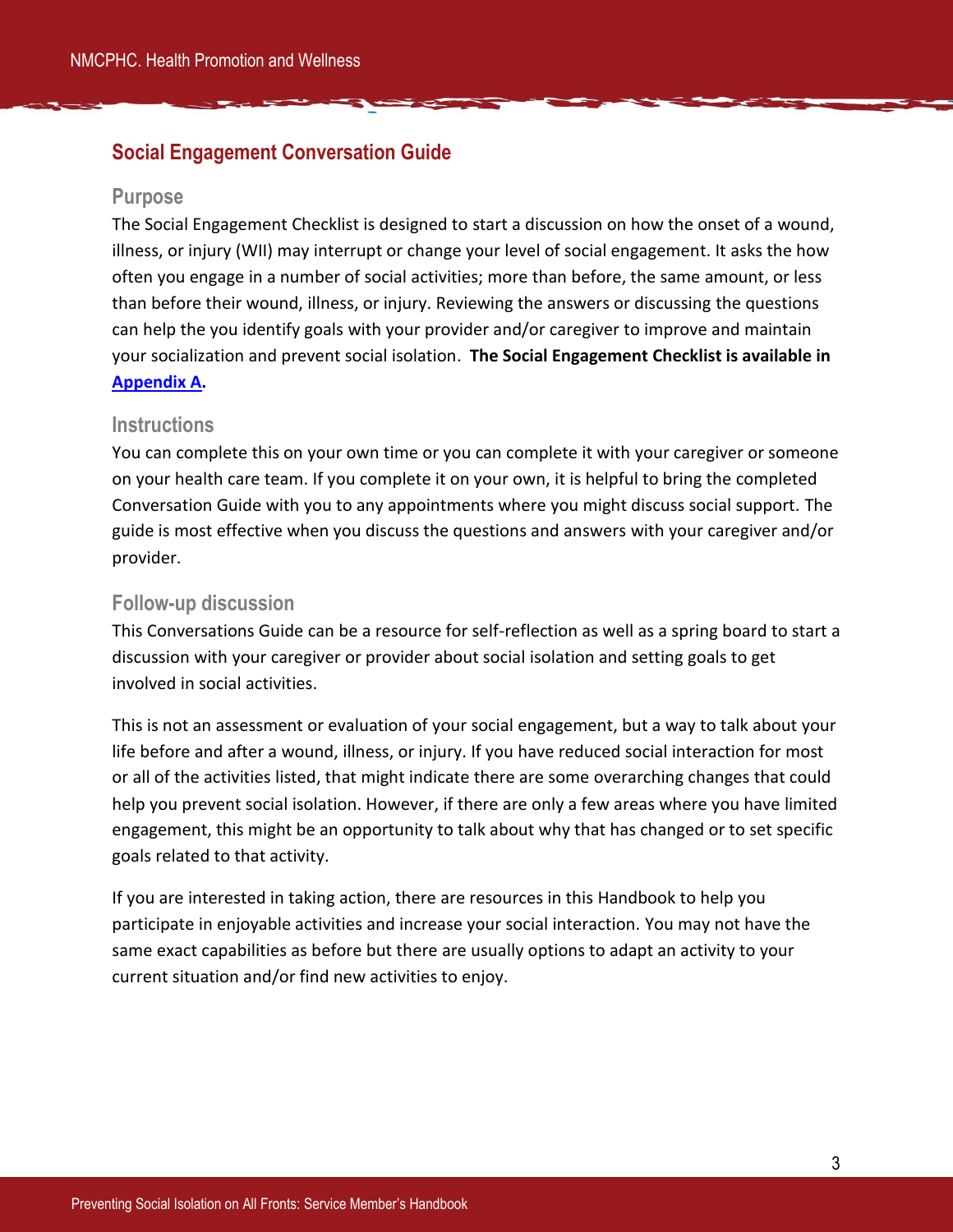As you are taking action to include new activities in your life, refer to:

- The **[Plan of Action Worksheet](#page-15-1)** to help you organize your goals and develop strategies for implementation. This includes the **SMART approach** to goal setting which outlines to set goals that are Specific, Measureable, Attainable, Relevant, and Time-bound.
- The **[Strategies for Social Engagement](#page-7-0)** for tips on ways to maintain and expand a Service member's social network and increase social interaction.
- The **[Resource Guide](#page-8-0)** which can be used to identify specific and appropriate resources which you can access for support and information.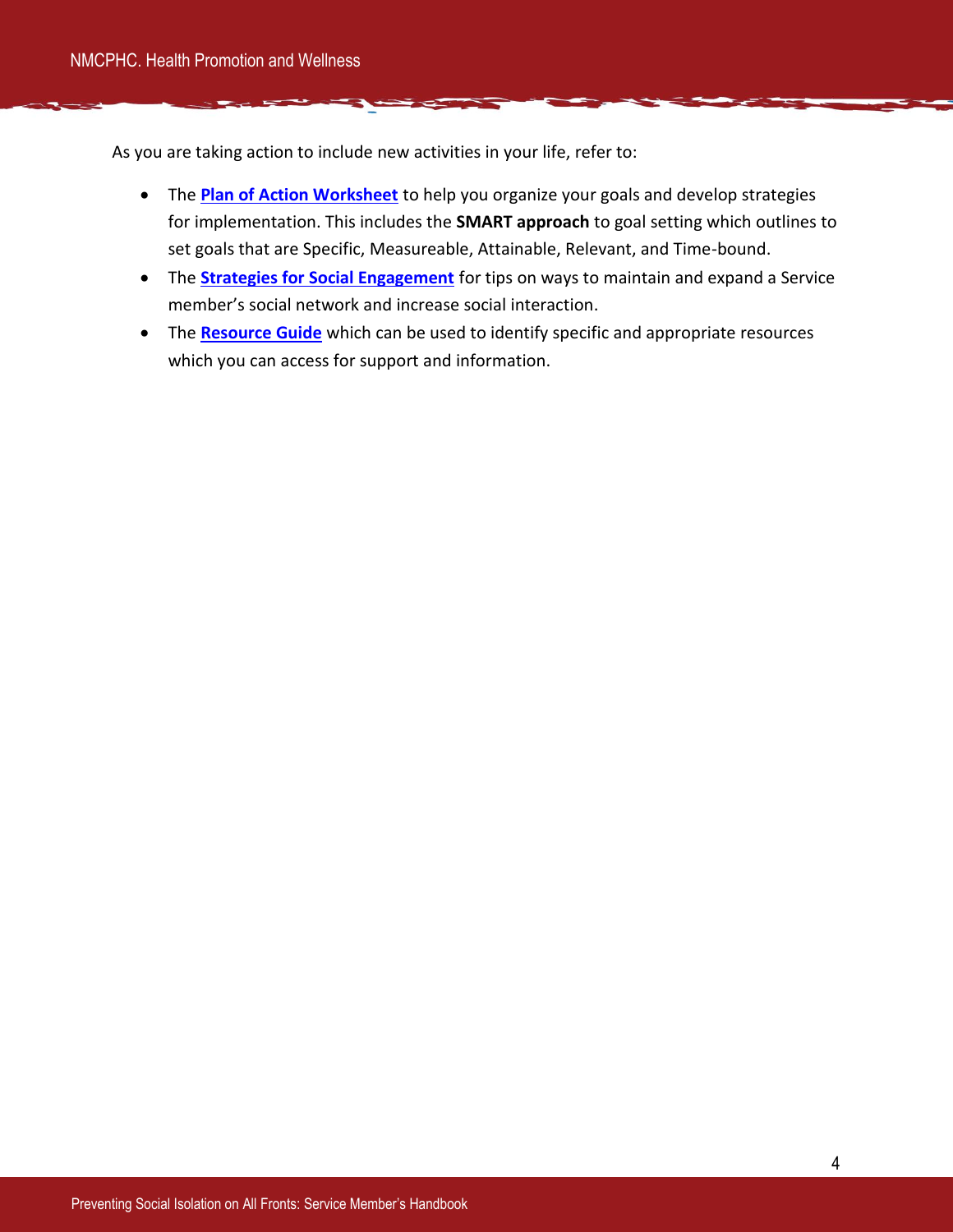## <span id="page-6-0"></span>**Plan of Action Worksheet**

#### **Purpose**

The purpose of the Plan of Action Worksheet is to help you create an organized, documented plan including action items and implementation strategies. This will help organize your thoughts and give you a place to start to take steps to address potential social isolation issues. **The Plan of Action Worksheet is located i[n Appendix B.](#page-15-1)** 

#### **Instructions**

- 1. After you complete and score the Conversation Guide, go to the Plan of Action [Worksheet.](#page-15-1)
- 2. Use the Worksheet to identify specific goals related to any gaps in your social life or level of social interaction.
- 3. Review the SMART technique illustrated in the box below to ensure effective goal setting.
- 4. Use the Progress column to track specific challenges and successes as you work on this area of your life. Bring the Plan of Action Worksheet with you when you plan to talk to your provider about social issues.

### **Follow-up discussion**

After working with to set SMART goals, write down the obstacles and challenges to reaching those goals. As you identify any particular obstacles that may be interfering with your socialization or causing you to withdraw, be sure to reach out to those around you to assist you in overcoming these barriers. Some common challenges include transportation, adaptive equipment, or emotional issues such as anxiety or loneliness. Try to be as specific as you can when you are describing obstacles, it will help you create more specific strategies to follow.

## **Setting SMART Goals**

The SMART approach to goal setting suggests that each goal be:

- Specific
- Measurable
- Attainable
- Relevant
- Time-bound

Use the Resource Guide to develop strategies and next steps. The Guide includes services that will help you connect with peers, find social activities, and garner support from people going through similar challenges.

Below, in the Strategies for Social Engagement section, there are also some suggestions for ways to prevent social isolation through self-reflection, communication, and action.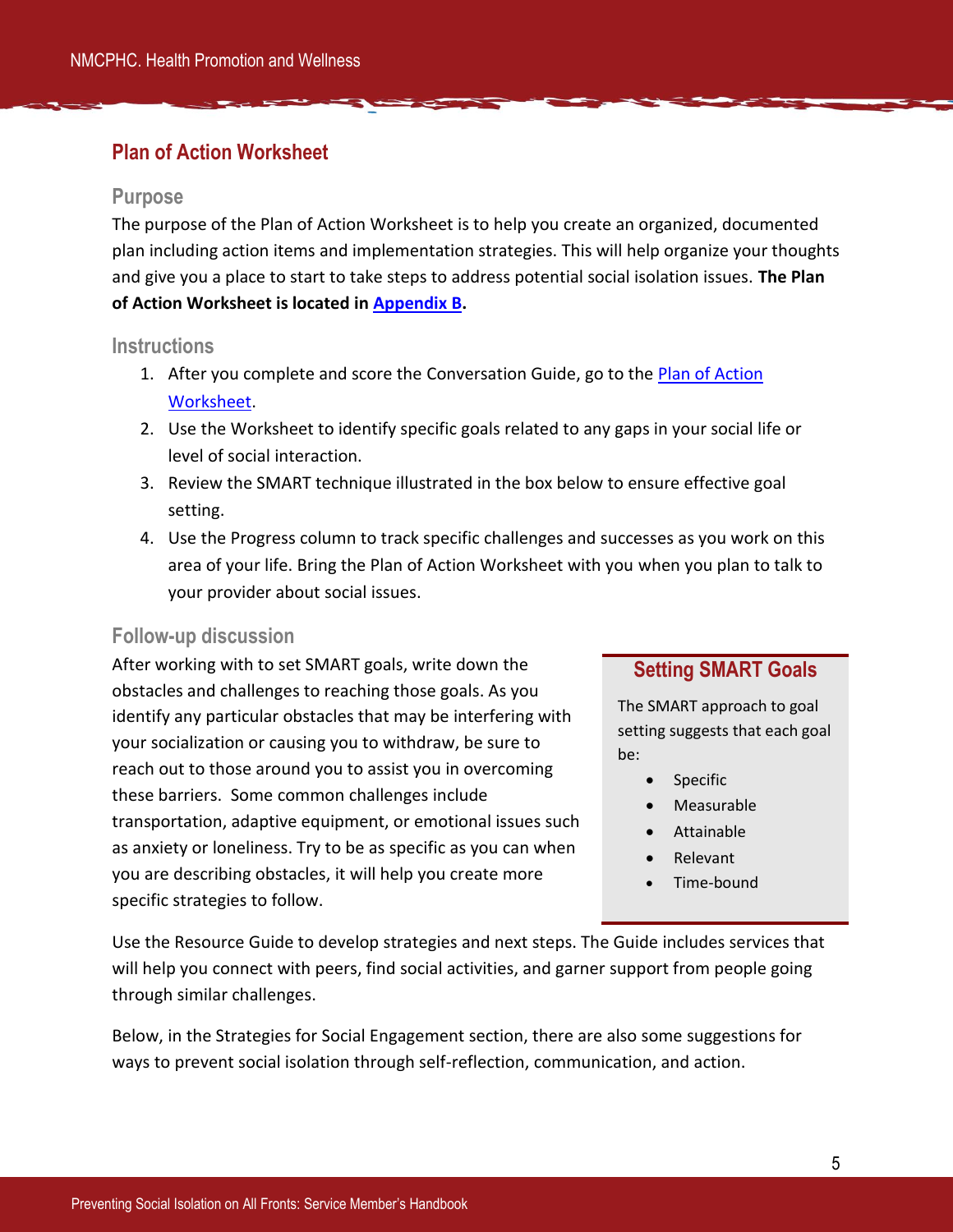## <span id="page-7-0"></span>**Strategies for Social Engagement**

#### **Changes in your social life**

A serious wound, illness, or injury can disrupt your everyday routine and interrupt your existing personal relationships and social life. As your social life changes and your social network evolves, temporary periods of social isolation may occur. During treatment and recovery, you may find yourself spending less time with your social network due to the time and energy required for your health and health care. You may withdraw from other people because you are worried that if you open up, what you say will upset or bother them. Communicating and maintaining strong bonds with family, friends, peers, and your community are essential to long term psychological and emotional well-being and physical health.

## **Maintaining relationships**

The relationships you built before and during your treatment and recovery may change, but often remain your primary support system after your recovery. Maintaining these relationships does take effort, but they can provide you with immediate and future rewards that last a lifetime.

#### **Your significant other**

Nurturing your relationship with your significant other during this time of change is important. Finding a balance between spending time together and making time for yourself can be a challenge for both you and your partner. If you find that one or both of you are withdrawing, go on a date or set aside time for each other away from the hospital, home, or other causes of stress. Seek out new activities and hobbies that can be a source of enjoyment for both of you. Plan out when you are going to socialize and then stick with your plan even when you'd rather be alone.

#### **Family and Friends**

A vital part of sustaining relationships with family, friends, and peers is reaching out to them and accepting their gestures to connect with you. Communication doesn't always have to be in person – social media, video chatting, text, and phone calls are all methods of communication that can help you maintain contact with your social network. Be honest with those you care about regarding what to expect, and how to talk about your wound, illness, or injury. Sharing your perspective with others is a good way to prevent misunderstandings and opens the door for honest communication.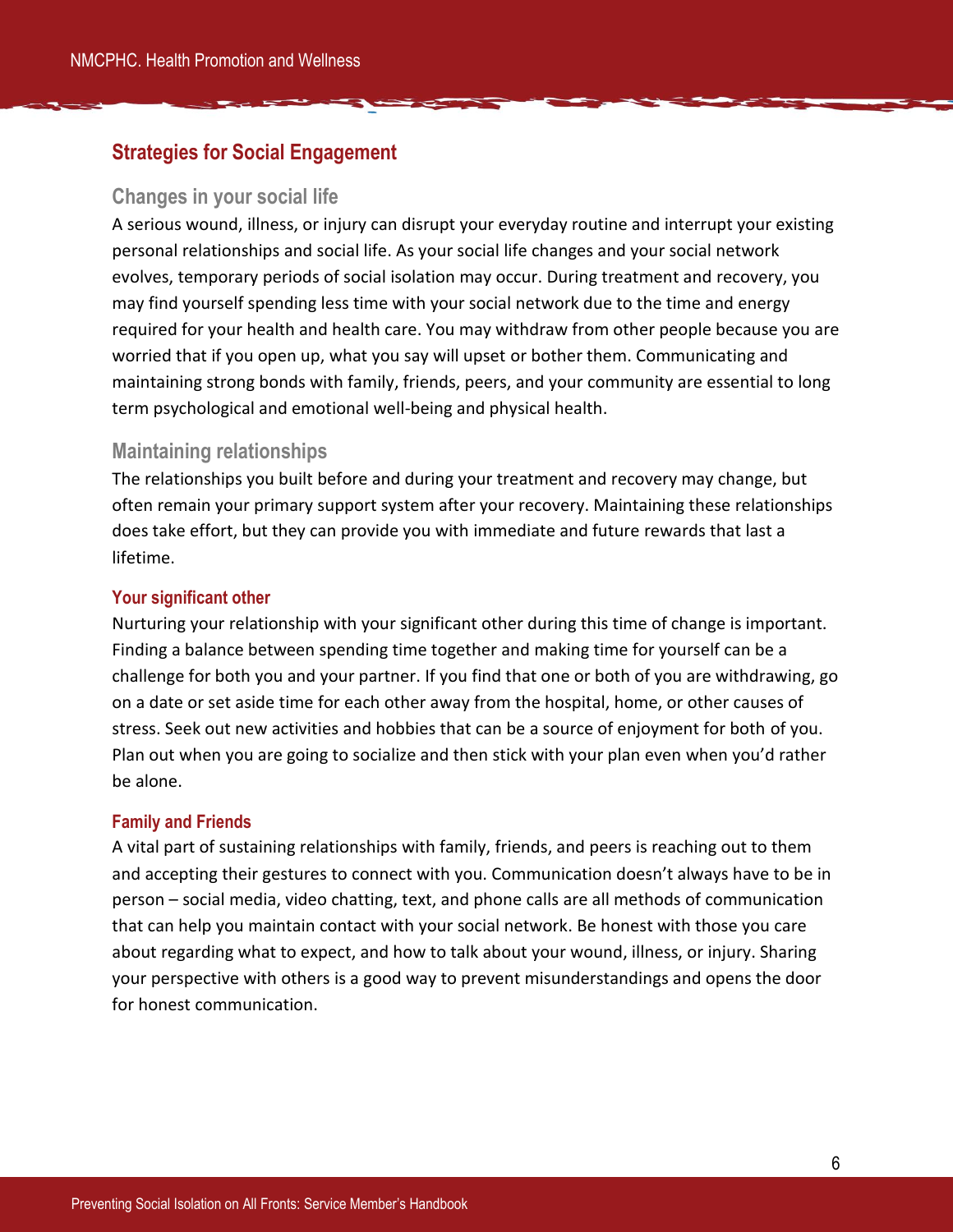#### **Expanding your social network**

Forming new relationships and exploring new interests allows you to learn about yourself, increase engagement in your community, and participate in enjoyable activities. Consider the following activities to help you engage in your current relationships and establish new ones.

#### **Exercise, sports, and recreation**

Sports and recreational activities can provide entertainment as well as an opportunity to socialize. Talk to your healthcare provider about the best options for exercise and recreation. Look into local activity clubs, Navy and Marine Corps and Wounded Warrior leagues, or talk to your MWR coordinator to find out what is available in your area.

#### **Volunteer**

Community involvement can help you meet new people, and find new hobbies, interests, or causes. Volunteering is a good way to boost your mood – the feeling of helping others can give you a sense of accomplishment and positivity. There are hundreds of opportunities to support local and federal non-profit organizations, including those that serve Navy and Marine Corps service members and families.

#### **Continuing education**

Community colleges and adult learning institutions are a great place to learn a new skill or pursue your education while interacting with others who share your interests. Course options often include a foreign language, sport, art, film, cooking, or even music lessons.

#### **Support groups**

It can also be helpful to connect with someone who is going through or has experienced a situation similar to yours. Support groups can be a place (online or in person) to find others who you can relate to and understand your circumstances. Support groups may be specific to your wound, illness, injury, or branch of service.

<span id="page-8-0"></span>See the Resource Guide below for services and organizations that support social activities and support for wounded, ill, and injured Soldiers.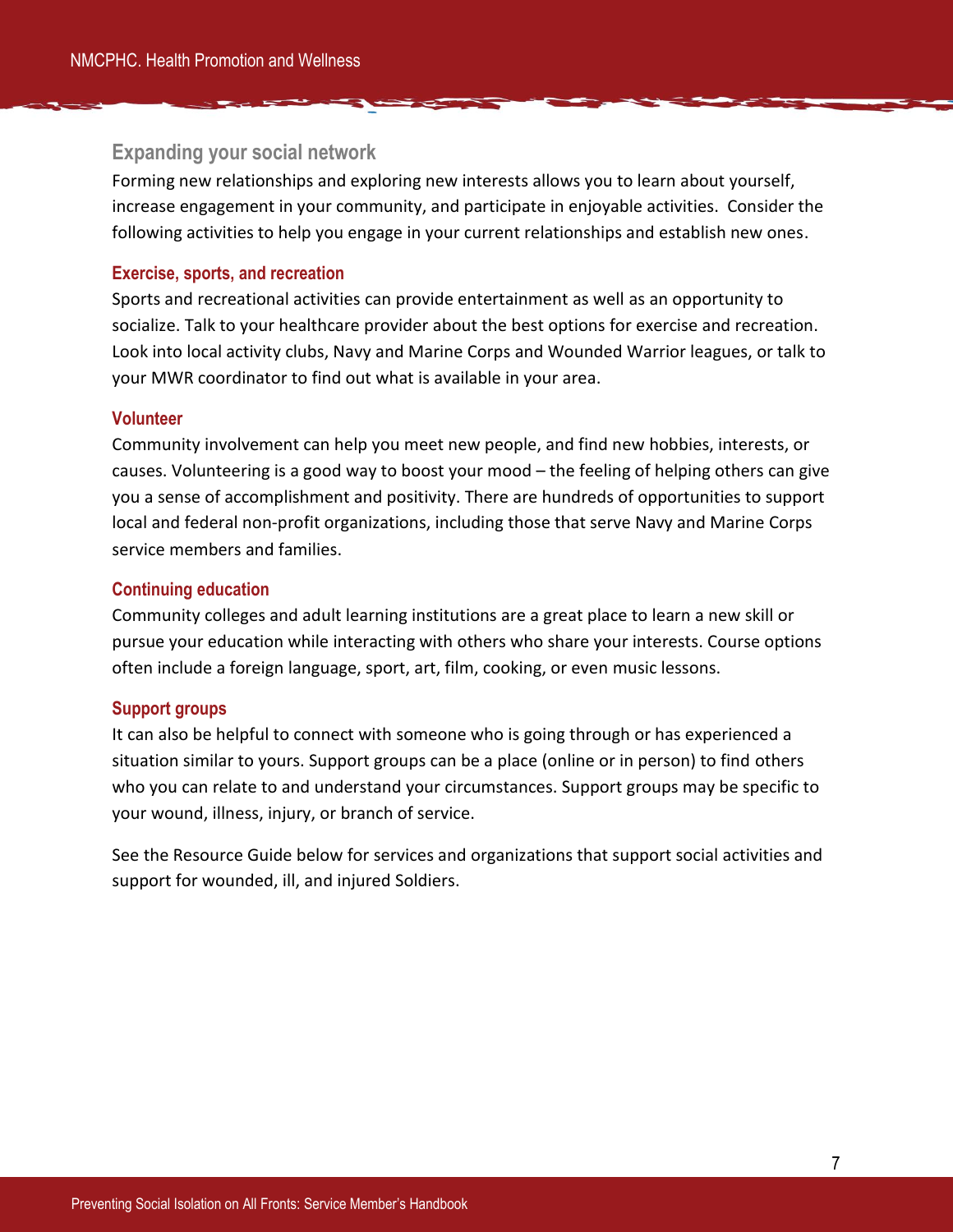## <span id="page-9-0"></span>**Resource Guide**

<span id="page-9-1"></span>**Sites and Organizations that Provide Multiple Services**

- **The Navy and Marine Corps Public Health Center, Wounded, Ill, and Injured (WII)**  <http://www.med.navy.mil/sites/nmcphc/wounded-ill-and-injured/Pages/wii.aspx> works to enhance the readiness, resilience and recovery of WII Sailors and Marines by offering tailored informational tools and materials for healthy living.
	- o **Traumatic Brain Injury Resources**  <http://www.med.navy.mil/sites/nmcphc/health-promotion/Pages/Wii-tbi.aspx>
	- o **Post-Traumatic Stress Disorder Resources**  <http://www.med.navy.mil/sites/nmcphc/health-promotion/Pages/Wii-ptsd.aspx>
	- o **Relationships and Intimacy Resources**  [http://www.med.navy.mil/sites/nmcphc/health-promotion/Pages/Wii](http://www.med.navy.mil/sites/nmcphc/health-promotion/Pages/Wii-relationships-intimacy.aspx)[relationships-intimacy.aspx](http://www.med.navy.mil/sites/nmcphc/health-promotion/Pages/Wii-relationships-intimacy.aspx)
	- o **Caregiver Support Resources** [http://www.med.navy.mil/sites/nmcphc/health](http://www.med.navy.mil/sites/nmcphc/health-promotion/Pages/Wii-caregiver-support.aspx)[promotion/Pages/Wii-caregiver-support.aspx](http://www.med.navy.mil/sites/nmcphc/health-promotion/Pages/Wii-caregiver-support.aspx)
- **The National Resource Directory** [www.ebenefits.va.gov/ebenefits/nrd](http://www.ebenefits.va.gov/ebenefits/nrd) connects service members, Veterans, their families, and their caregivers with local resources for the support you need.
- **Military OneSource** [www.militaryonesource.mil](http://www.militaryonesource.mil/) is a confidential Department of Defense-funded program providing comprehensive information on every aspect of military life at no cost to Active Duty, National Guard and Reserve Component members, and their families. The services include information on family or individual therapy, deployment, reunion, relationship, grief, spouse employment and education, parenting, childhood development, and financial management. Military OneSource also offers 24/7 confidential non-medical counseling services online, via telephone, or face to face. Visit the website or call **800-342-9647**.
- **After Deployment** [http://afterdeployment.dcoe.mil](http://afterdeployment.dcoe.mil/) provides self-care solutions targeting post-traumatic stress, depression, and other common challenges faced after a deployment and with daily living.
- **Wounded Warrior Project** [www.WoundedWarriorProject.org](http://www.woundedwarriorproject.org/) is a website that can provide resources and information for you whether you wounded, injured, or ill. They have different sections to meet individual needs; including mind, body, economic empowerment, and engagement (ensuring service members stay connected).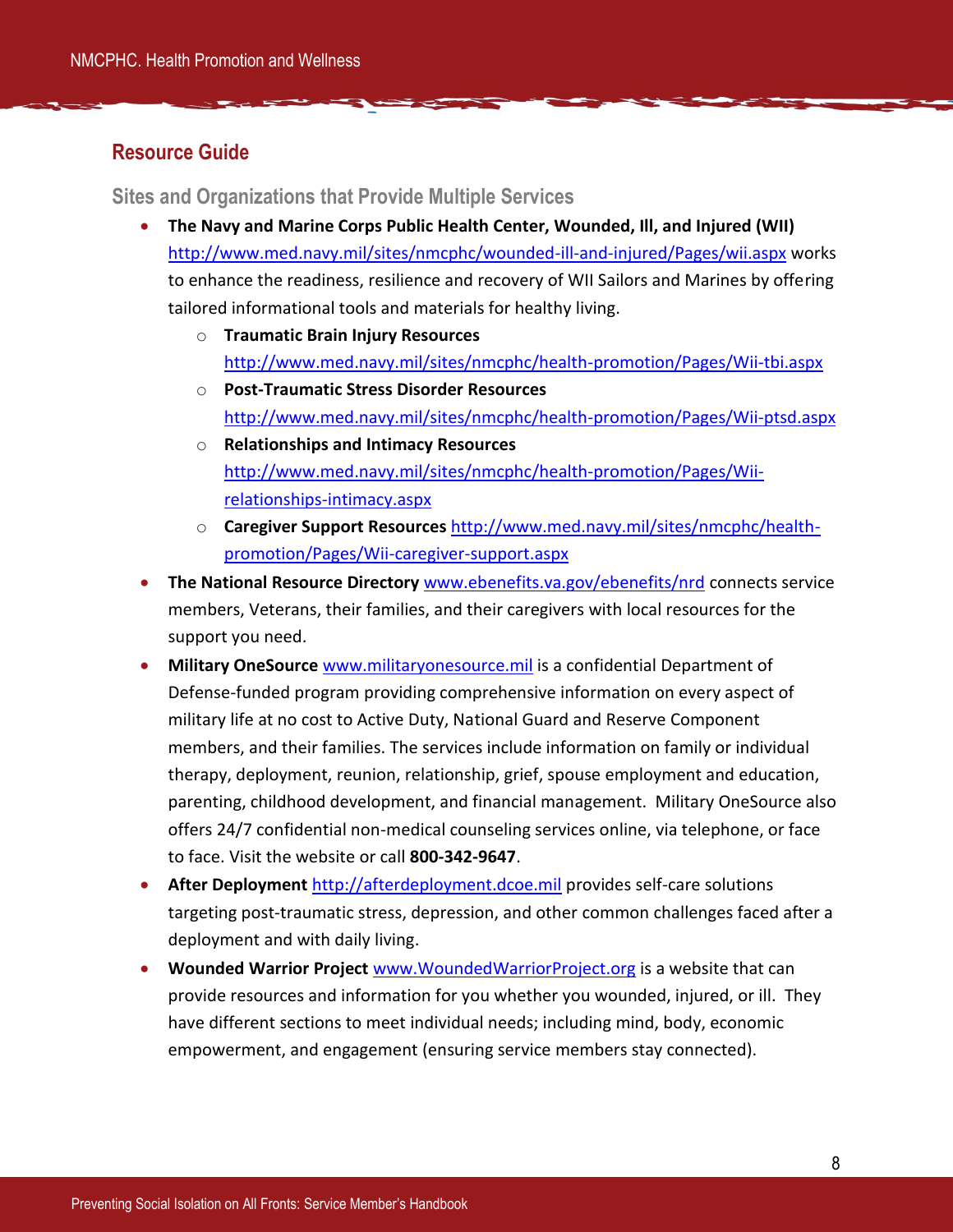#### <span id="page-10-0"></span>**Crisis and Peer Support Lines**

- **Military Crisis Line** [www.militarycrisisline.net](http://www.militarycrisisline.net/) provides confidential support 24 hours a day, 7 days a week, 365 days a year for service members in crisis. You can access the Military Crisis Line is accessible by phone, online chat, or text message and is staffed by caring, qualified responders from VA—many of whom have served in the military themselves.
- **Marine Corps DSTRESS Line** [www.dstressline.com](http://www.dstressline.com/) was developed by the Corps to provide professional, anonymous counseling for Marines, attached Sailors, and families. You can call 1-877-476-7734 to speak to a peer.
- **Real Warriors Message Board** [www.realwarriors.net/forum/](http://www.realwarriors.net/forum/) is a part of the Real Warriors Campaign to encourage help-seeking behavior among service members, veterans, and military families coping with invisible wounds. The message boards include spaces for Active Duty, Veterans, and military families.
- **Vets4Warriors** [www.vets4warriors.com](http://www.vets4warriors.com/) provides Active Duty service members, National Guard and Reserve members and their families worldwide with 24/7 peer-to-peer support by phone (855-838-8255), email, or live online chat.

#### <span id="page-10-1"></span>**Counseling Services**

- **Medical Treatment Facilities (MTFs)** <http://www.tricare.mil/mtf> each have services for therapy and counseling.
- **Fleet and Family Support Centers**

[www.cnic.navy.mil/ffr/family\\_readiness/fleet\\_and\\_family\\_support\\_program.html](http://www.cnic.navy.mil/ffr/family_readiness/fleet_and_family_support_program.html) provides customer-focused, consistent, and efficient FFSP programs and counseling services to support sustained mission and Navy readiness.

- **National Intrepid Center of Excellence (NICoE)** [www.fallenheroesfund.org](http://www.fallenheroesfund.org/) is designed to provide clinical and therapeutic services for military personnel and veterans with Traumatic Brain Injury, Post-Traumatic Stress Disorder, and/or complex psychological health issues.
- **Community Counseling Centers** are on-base resources that provide Marines with counseling, group counseling, assessments, case management, and referrals. Marines can find their on-base centers by asking a health professional chaplain, peer, or on the base website.
- **Military Family Life Consultants**

## [https://www.mhngs.com/app/programsandservices/mflc\\_program.content](https://www.mhngs.com/app/programsandservices/mflc_program.content) connect licensed clinical providers with Service Members and their families to assist with issues they may face throughout the cycle of deployment.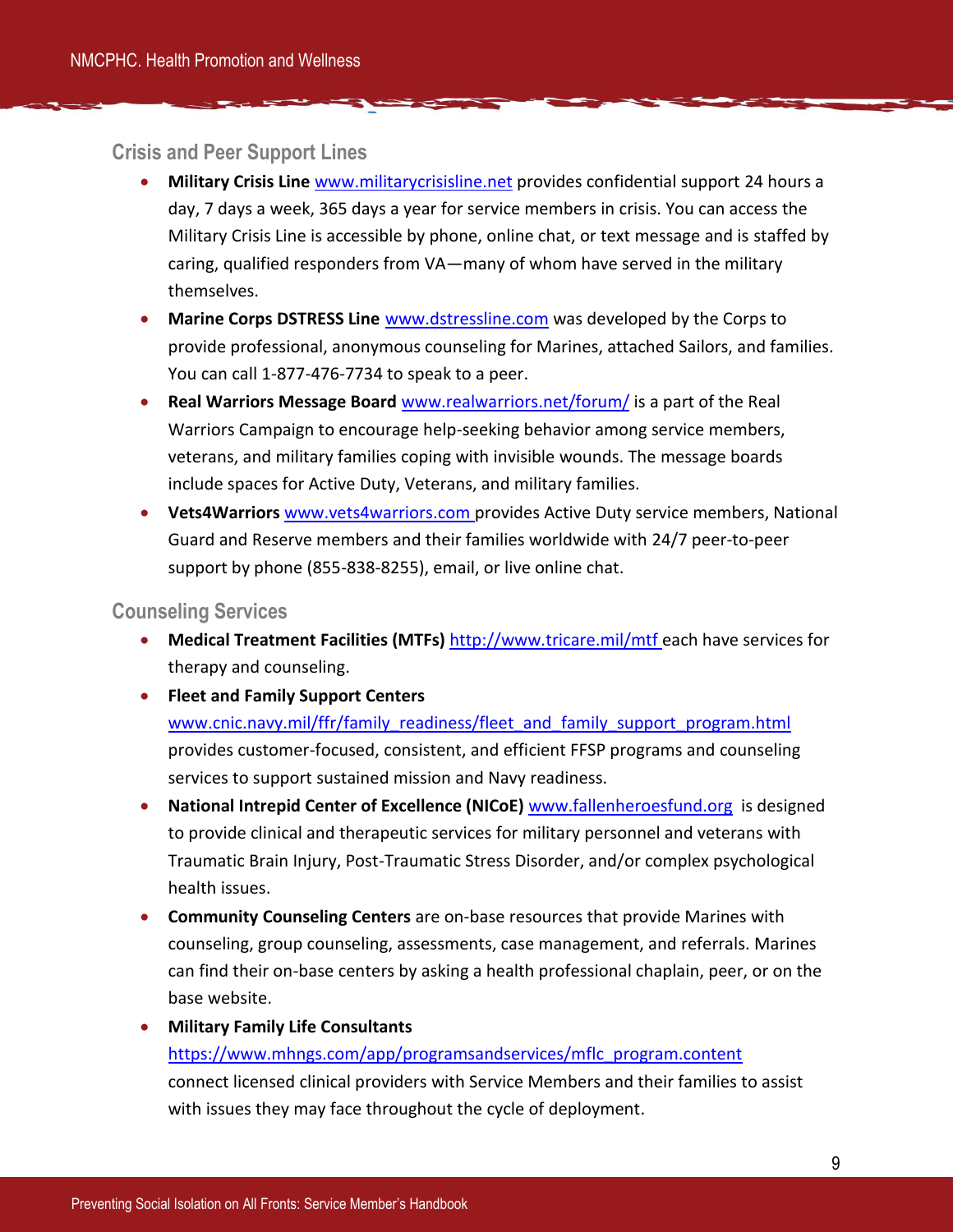#### <span id="page-11-0"></span>**Non-Medical Case Management and Care Support**

- **Navy Wounded Warrior – Safe Harbor** <http://safeharbor.navylive.dodlive.mil/>is the Navy's organization for coordinating the non-medical care of seriously wounded, ill, and injured Sailors, and providing resources and support to their families.
- **Marine Wounded Warrior Regiment** [www.woundedwarriorregiment.org](http://www.woundedwarriorregiment.org/) provides and enables assistance to wounded, ill, and injured Marines and Sailors and their family members in order to assist them as they return to duty or transition to civilian life.
- **Chaplains** are there to provide spiritual guidance and counseling to Sailors, Marines, and their families. Contact your local chaplain in the field or at home for confidential support.

#### <span id="page-11-1"></span>**Activity Resources**

- **Navy Wounded Warrior Adaptive Athletic Reconditioning** [safeharbor.navylive.dodlive.mil/transition/adaptive-athletics/](http://safeharbor.navylive.dodlive.mil/transition/adaptive-athletics/) Adaptive athletic reconditioning – athletic activities that are modified to meet the abilities of injured or ill individuals – are essential to the recuperation of wounded warriors. All enrollees in Navy Wounded Warrior – Safe Harbor are encouraged to make athletics a key component of their recovery and rehabilitation plans.
- **Disabled Sports USA (DSUSA)** <http://www.disabledsportsusa.org/> provides adaptive sports opportunities for people with disabilities to develop independence, confidence and fitness through sports. DSUSA also has multiple state and regional sites.
- **Wounded Warriors, Physical Health and Wellness**  [www.woundedwarriorproject.org/programs/physical-health-wellness/](http://www.woundedwarriorproject.org/programs/physical-health-wellness/) Physical Health & Wellness (PH&W) programs are designed to reduce stress, combat depression, and promote an overall healthy and active lifestyle by encouraging participation in fun, educational activities. Physical Health & Wellness has something to offer warriors in every stage of recovery.

#### <span id="page-11-2"></span>**TBI/PTSD Resources**

- **The Defense Centers of Excellence for Psychological Health and Traumatic Brain Injury (DCoE)** [www.dcoe.mil](http://www.dcoe.mil/) maintains a 24/7 outreach center staffed by health resource consultants who provide psychological health and TBI information, resources and referrals for service members, Veterans and their families as well. They also have resources on the website.
- **National Center for PTSD** <http://www.ptsd.va.gov/> provides information for service members, veterans, and their families about combat stress/PTSD.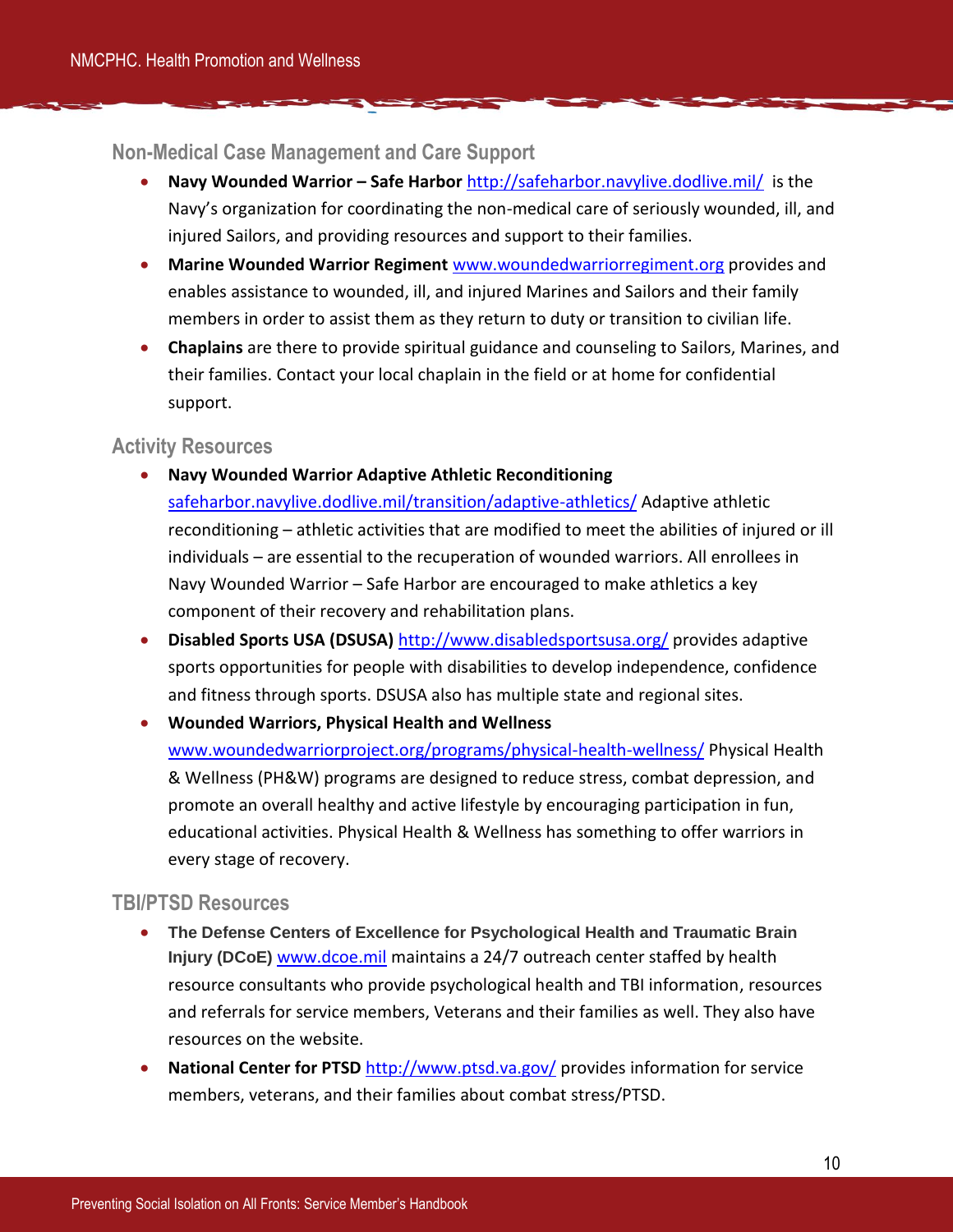**Defense and Veterans Brain Injury Center** [http://dvbic.dcoe.mil/audience/service](http://dvbic.dcoe.mil/audience/service-members-veterans)[members-veterans](http://dvbic.dcoe.mil/audience/service-members-veterans) serves active duty military, their beneficiaries, and Veterans with traumatic brain injuries through state-of-the-art clinical care, innovative clinical research initiatives and educational programs, and support for force health protection services.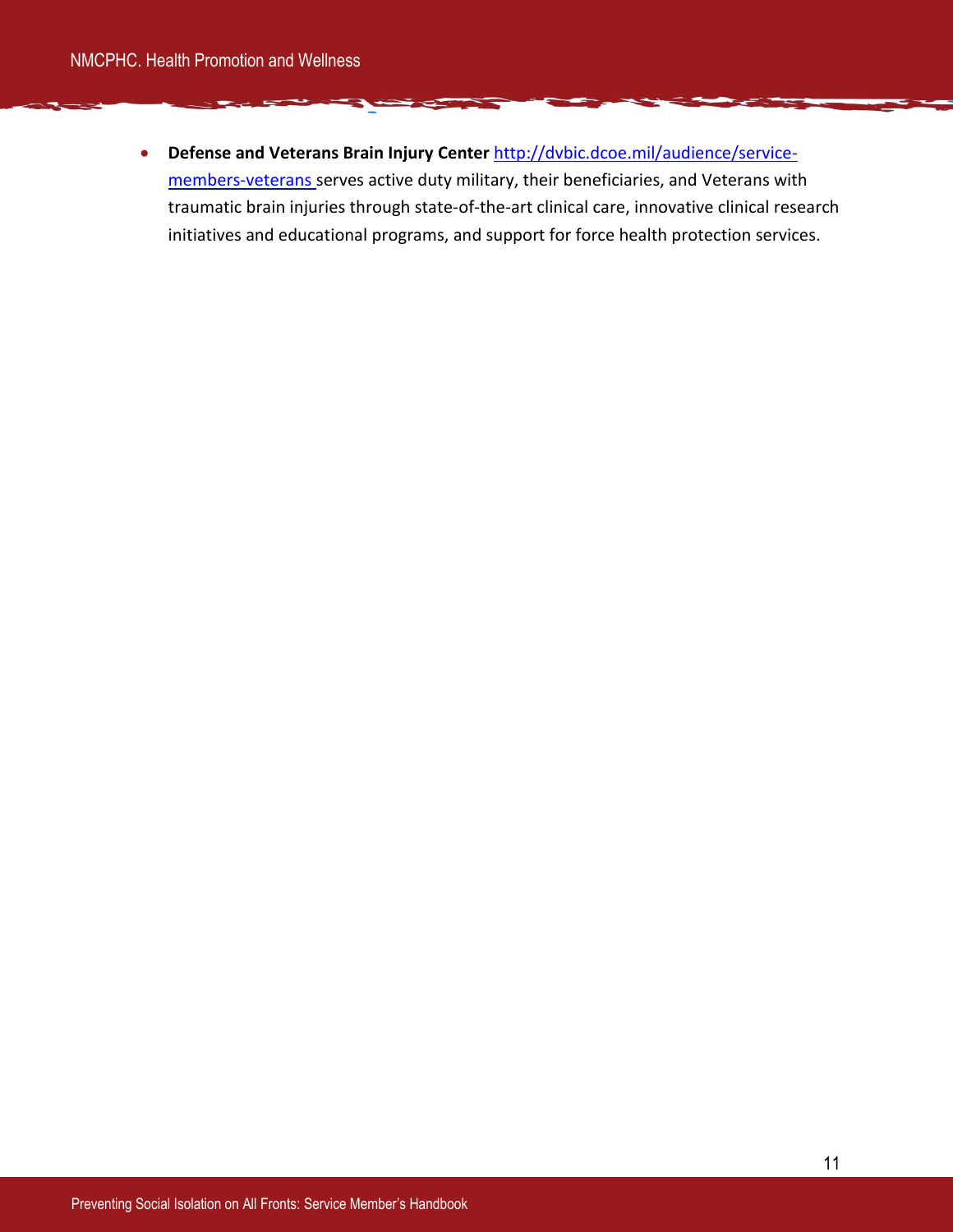## <span id="page-13-0"></span>**Appendix A: Social Engagement Conversation Guide**

Are you isolating yourself? The Conversation Guide below can help you think about how your wound, illness, or injury might have affected your social engagement. The questions ask if you engage in social activities more often, the same amount, or less often than before your wound, illness, or injury. Review the questions below on your own, with your caregiver, or with your health care provider. This is only the beginning of a conversation about social isolation.

*Please circle the answer that fits you best.* 

**1. I go see movies with others.** 

| More than before                                                      | About the same amount                                                                      | Less than before |  |  |  |
|-----------------------------------------------------------------------|--------------------------------------------------------------------------------------------|------------------|--|--|--|
| 2. I go on dates with my significant other or if single, someone new. |                                                                                            |                  |  |  |  |
| More than before                                                      | About the same amount                                                                      | Less than before |  |  |  |
| 3. I go to concerts or other live shows.                              |                                                                                            |                  |  |  |  |
| More than before                                                      | About the same amount                                                                      | Less than before |  |  |  |
|                                                                       | 4. I talk on the phone or use social media to connect with family, friends, and relatives. |                  |  |  |  |
| More than before                                                      | About the same amount                                                                      | Less than before |  |  |  |
| 5. I go see local sporting events.                                    |                                                                                            |                  |  |  |  |
| More than before                                                      | About the same amount                                                                      | Less than before |  |  |  |
| 6. I make an effort to meet new people.                               |                                                                                            |                  |  |  |  |
| More than before                                                      | About the same amount                                                                      | Less than before |  |  |  |
| 7. I attend faith-based services or social functions.                 |                                                                                            |                  |  |  |  |
| More than before                                                      | About the same amount                                                                      | Less than before |  |  |  |
| 8. I volunteer in my community.                                       |                                                                                            |                  |  |  |  |
| More than before                                                      | About the same amount                                                                      | Less than before |  |  |  |
| 9. I play board games or video games with family or friends.          |                                                                                            |                  |  |  |  |
| More than before                                                      | About the same amount                                                                      | Less than before |  |  |  |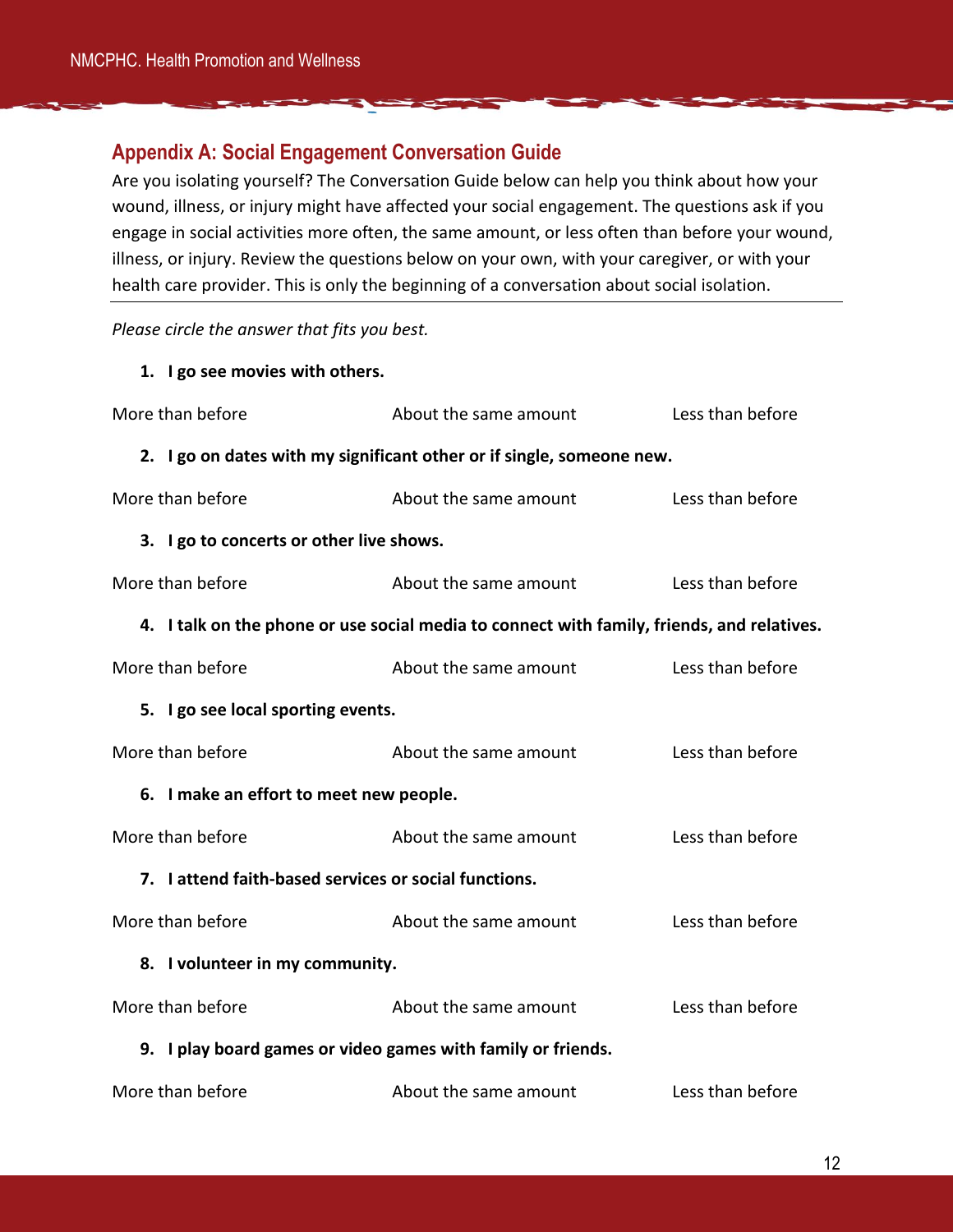| 10. I have guests over to my house for a dinner or party.            |                       |                  |  |  |
|----------------------------------------------------------------------|-----------------------|------------------|--|--|
| More than before                                                     | About the same amount | Less than before |  |  |
| 11. I participate in casual sports games or group physical activity. |                       |                  |  |  |
| More than before                                                     | About the same amount | Less than before |  |  |
| 12. I am intimate with my significant other.                         |                       |                  |  |  |
| More than before                                                     | About the same amount | Less than before |  |  |
| 13. I go out to eat with my family and friends.                      |                       |                  |  |  |
| More than before                                                     | About the same amount | Less than before |  |  |
| 14. I spend time outdoors.                                           |                       |                  |  |  |
| More than before                                                     | About the same amount | Less than before |  |  |
| 15. I reach out to close friends to hang out and catch up.           |                       |                  |  |  |
| More than before                                                     | About the same amount | Less than before |  |  |
|                                                                      |                       |                  |  |  |

Ħ

 $\blacktriangleright$ 

*Please write in any other activities you like such as going to the gym, museums, historical sites, playing music, travel, or participating in holiday traditions.* 

| 16.1             |                       |                  |
|------------------|-----------------------|------------------|
| More than before | About the same amount | Less than before |
|                  |                       |                  |
| More than before | About the same amount | Less than before |
|                  |                       |                  |
| More than before | About the same amount | Less than before |
|                  |                       |                  |
| More than before | About the same amount | Less than before |